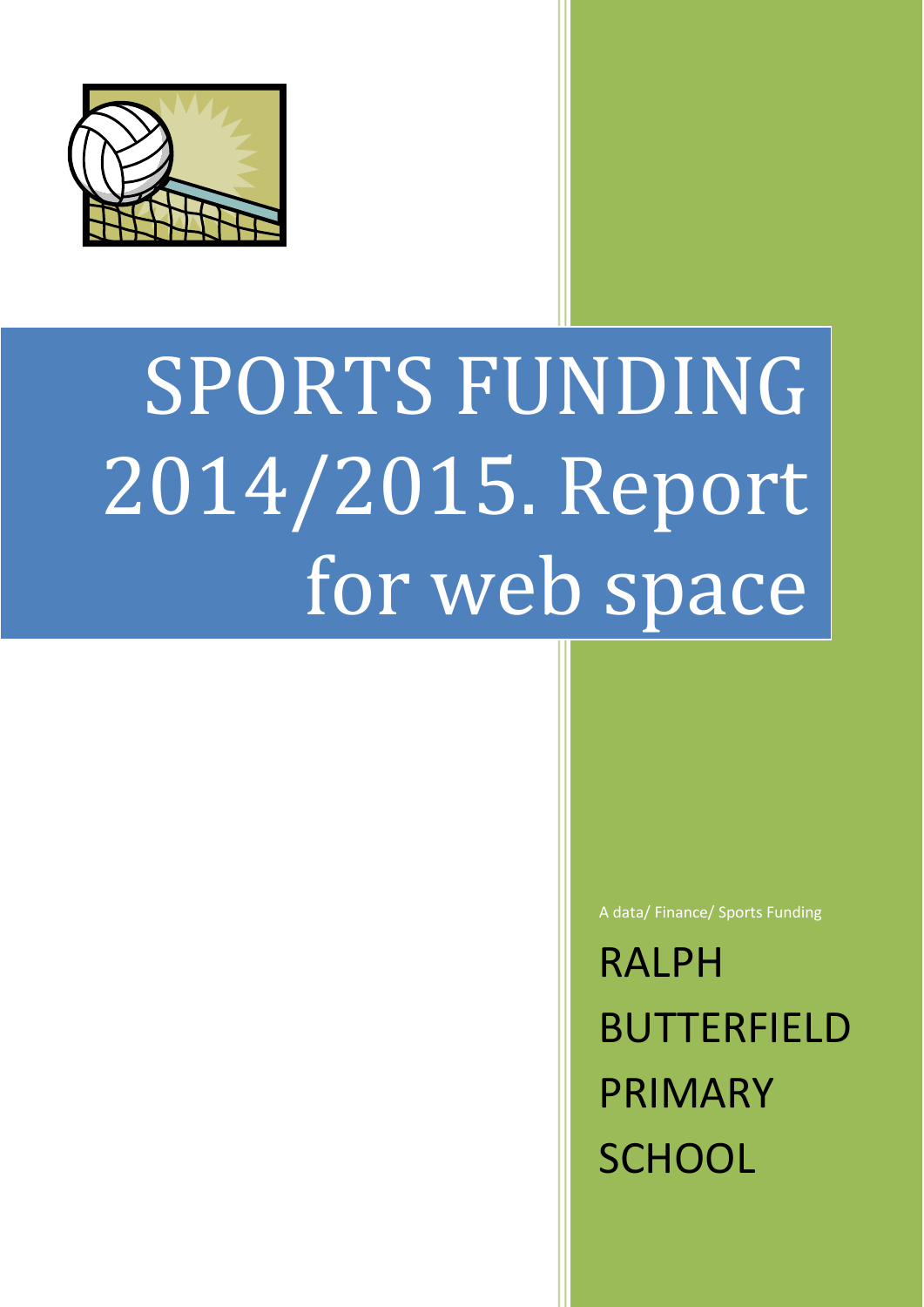#### **SPORTS FUNDING**

#### **Background**

Schools must spend the funding to improve the quality of the PE and sport activities they offer their pupils, but they are free to choose the best way of using the money.

In most cases, how many pupils in your school attract the funding is determined using data from the [January](https://www.gov.uk/government/statistics/schools-pupils-and-their-characteristics-january-2014)  [school census.](https://www.gov.uk/government/statistics/schools-pupils-and-their-characteristics-january-2014) Schools receive PE and sport premium funding based on the number of pupils in Years 1 to 6.

Local authorities receive PE and sport premium funding for maintained schools in 2 separate payments. Local authorities receive:

- 7/12 of your funding allocation on 31 October each year
- 5/12 of your funding allocation on 30 April each year

Schools must spend the funding to improve the quality of the PE and sport activities they offer their pupils, but they are free to choose the best way of using the money.

For example, you can use your funding to:

- hire specialist PE teachers
- hire qualified sports coaches to work with teachers
- provide existing staff with teaching resources to help them teach PE and sport
- support and involve the least active children by running or extending school sports clubs, holiday clubs and [Change4Life](http://www.nhs.uk/change4life/Pages/change-for-life.aspx) clubs
- run sport competitions or increase pupils' participation in the [School Games](https://www.gov.uk/government/policies/getting-more-people-playing-sport/supporting-pages/the-school-games)
- run sports activities with other schools.

Since September 2013, Ofsted inspections report on how primary schools spend their PE and sport premium funding.

Additionally, schools must [publish details of how you spend your PE and sport premium funding](https://www.gov.uk/what-maintained-schools-must-publish-online#pe-and-sport-premium-for-primary-schools) on their school's website

### **HOW WE SPENT THE MONEY**

#### **A. FUNDING SUMMARY**

| Date                  | Money rec'd | <b>Total income</b>                                        | <b>Total expenditure</b>   | <b>Balance</b>      |
|-----------------------|-------------|------------------------------------------------------------|----------------------------|---------------------|
| Sept 13               | £5704       |                                                            |                            |                     |
|                       | £3606       | £9410 for academic year                                    | £7011                      | Underspent by £2399 |
|                       |             | 13/14                                                      |                            |                     |
| Sept 14               | £5437       |                                                            |                            |                     |
| April 15              | 3883        | £9320 for academic year                                    | £10 596                    | Overspent by £1276  |
|                       |             | 14/15                                                      |                            |                     |
| Total from Sept 13 -  |             | Total income: £18 730                                      |                            | Underspent by £1123 |
| August 15 (2 years of |             | Total expenditure: £17 607                                 |                            |                     |
| funding)              |             | Position after 2 years (we weren't guaranteed the money in |                            |                     |
|                       |             | 2013/14 so didn't spend before we knew we were definitely  |                            |                     |
|                       |             | getting the next instalment)                               |                            |                     |
| Sept 15               | £5436       |                                                            |                            |                     |
| <b>Apr 16</b>         | £3879       | £9315 for academic year                                    | Anticipated spend: £10 700 | Overspent by £1 385 |
|                       |             | 2015/16                                                    |                            |                     |
| Total from Sept 13 -  |             | £28 045 income                                             |                            | £262 overspend      |
| August 16 (3 years of |             | £28 307 expenditure                                        |                            |                     |
| funding)              |             |                                                            |                            |                     |
| Sept 16               |             | £5731 anticipated                                          |                            |                     |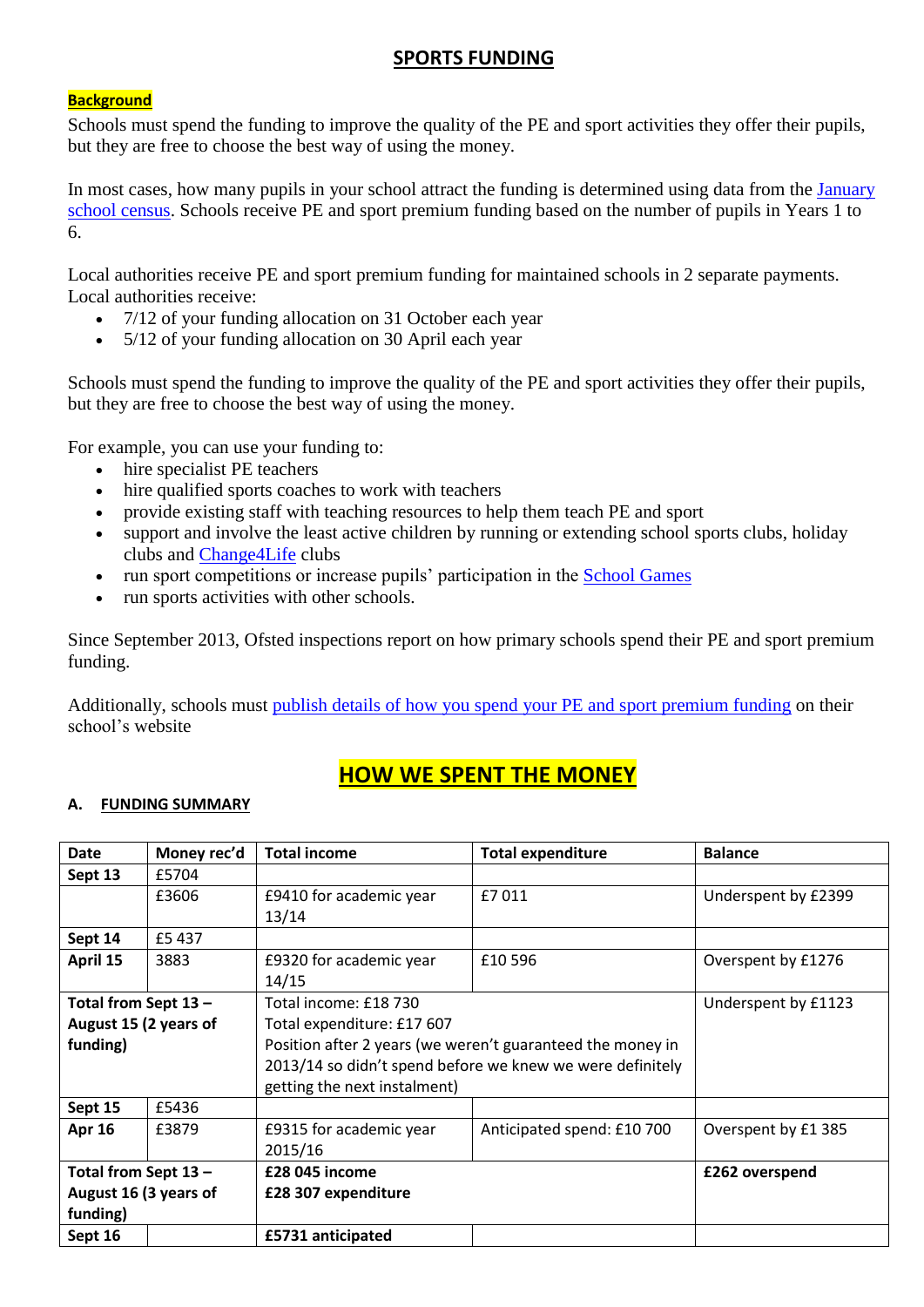#### **B. Detail of provision, impact & cost**

#### **In financial year 2014/15 we received a total of £9320 of sports funding**

| <b>EXPENDITURE items</b>                                     | 2014/15               | 2015/16               |
|--------------------------------------------------------------|-----------------------|-----------------------|
| York Schools partnership                                     | <b>TOTAL of £5778</b> | <b>TOTAL of £5955</b> |
| Training for PE subject leader and subs to YST (York Sports  | £400                  |                       |
| trust)                                                       |                       |                       |
| Chance to shine cricket coaching and mentoring for 3 year    | £250                  |                       |
| groups                                                       |                       |                       |
| Creative development course including 4 training courses     |                       | £2732                 |
| and cricket affiliation                                      |                       |                       |
| Taxis (transport to competitive sports- golden mile          | £20                   |                       |
| Taxi to take children to QUAD kids competition in July       | £60                   |                       |
| Equipment- gym mats                                          | £715                  |                       |
| Cricket items, playground leader equipment and clothing,     | £345                  |                       |
| medals, football registration, collation of netball          |                       |                       |
| achievement book (evidence), hockey air flow balls and       |                       |                       |
| football                                                     |                       |                       |
| Equipment- Rugby balls and tag belts                         | £112                  |                       |
| Football league                                              | £50                   |                       |
| Football equipment                                           |                       | £32                   |
| Cover for supply when staff attended PE training days.       | £884                  | £1005                 |
| Skip to be fit day for whole school - May                    | £380                  |                       |
| Swimming for year 5 and 6 children who could not swim        | £576                  |                       |
| Admin for organising sporting opportunities out of school    | £936                  | £936                  |
| and inter school competitive sports fixtures                 |                       |                       |
| Inter-sports activity morning - July run by Partnership link | £90                   |                       |
| <b>TOTAL</b>                                                 | £10596                | £10700                |

## **ANTICIPATED INCOME AND SPENDING IN 2015 /16 ACADEMIC YEAR**

#### **Income 15/ 16 = £9315**

| <b>EXPENDITURE 2015/16</b>                                            |        |
|-----------------------------------------------------------------------|--------|
| York Schools partnership                                              | £5955  |
| Sports equipment - renew some old equipment                           |        |
| <b>Training course</b>                                                | £165   |
| Supply costs for staff to attend training about PE assessment and new | £840   |
| PE scheme                                                             |        |
| Taxis (transport to competitive sports)                               |        |
| Football socks and goal keepers shirt (September)                     | £32    |
| Admin for organising sporting opportunities out of school and inter   | £936   |
| school competitive sports fixtures                                    |        |
| Rugby kit                                                             |        |
| Swimming $-$ year 5/6 who cannot swim                                 |        |
| PE Curriculum scheme package planned for summer term (REAL PE)        | £2732  |
| <b>TOTAL</b>                                                          | £10700 |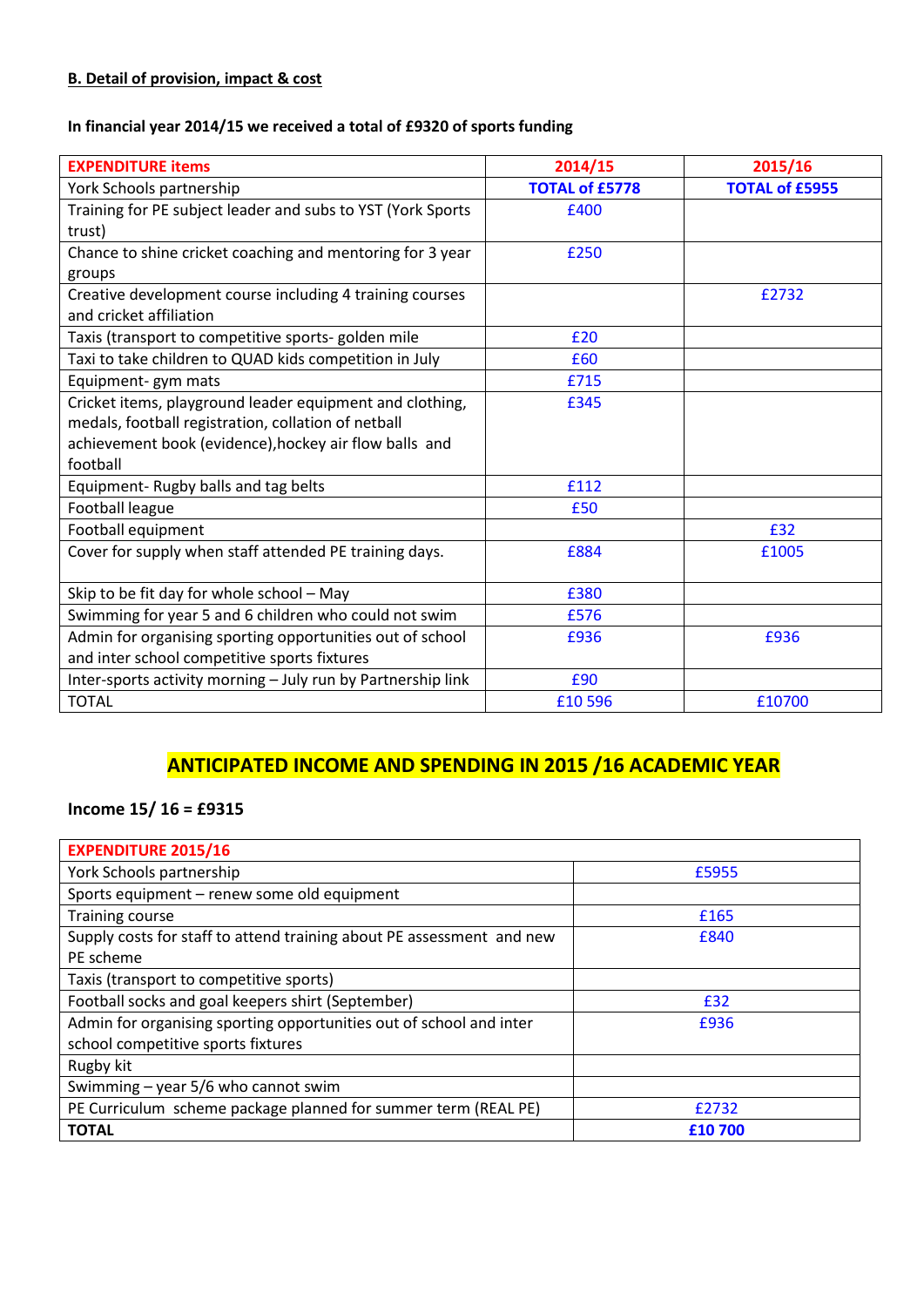## **PE GOVERNMENT FUNDING FINANCIAL YEAR 2014/15**

| <b>Details/Aim</b>                                                                                                                                                                                                                                                                                                                                                                   | <b>Overview of Provision</b>                                                                                                                                                                                                                            | Impact                                                                                                                                                                                                                                                                                                                                                                                                                                                                                                                                                                                                                                                                                                                                         | <b>Amount</b> |
|--------------------------------------------------------------------------------------------------------------------------------------------------------------------------------------------------------------------------------------------------------------------------------------------------------------------------------------------------------------------------------------|---------------------------------------------------------------------------------------------------------------------------------------------------------------------------------------------------------------------------------------------------------|------------------------------------------------------------------------------------------------------------------------------------------------------------------------------------------------------------------------------------------------------------------------------------------------------------------------------------------------------------------------------------------------------------------------------------------------------------------------------------------------------------------------------------------------------------------------------------------------------------------------------------------------------------------------------------------------------------------------------------------------|---------------|
| To develop<br>knowledge and<br>quality of<br>teaching and<br>planning of PE<br>relating to the<br>new NC.<br>To provide<br>children with<br>the opportunity<br>to participate<br>in different<br>clubs to<br>promote<br>enthusiasm for<br>sport and<br>fitness.<br>To provide<br>children with<br>the opportunity<br>to enter<br>competitions<br>organised by<br>the<br>partnership. | QTS professional (PE specialist) working alongside the<br>class teacher in an area of PE where they would like more<br>experience and training. (Element 2)                                                                                             | Children receiving high quality teaching on a regular<br>$\bullet$<br>basis.<br>Teacher gaining knowledge and experience through<br>mentoring and team teaching.<br>Planned lessons discussed and worked through together<br>between mentor and class teacher.<br>Staff audit July 2013 and 14 to identify areas of P.E. the<br>teachers felt they needed more support with.<br>Subsequently, all members of staff have worked<br>alongside a P.E. specialist to develop knowledge in the<br>area they wanted support. This has had an impact on<br>the delivery and progression within the area of PE.<br>As part of the partnership scheme 2 classes/ teachers<br>also received 6 sessions of football coaching from the FA<br>skills coach. | £5 353        |
|                                                                                                                                                                                                                                                                                                                                                                                      | Play Leader training to 19 year 5 children in the summer<br>term in preparation for the next academic year<br>children - providing Leadership skills                                                                                                    | Provided 19 UKS2 pupils with Leadership skills<br>$\bullet$<br>Those children now lead playground games on KS1 and<br>Year 2 playgrounds during lunchtimes on a rota system. -<br>Encourages physical activity and up skills younger<br>children e.g. EYFS children learning to skip, builds on<br>social skills of playing as part of a team or partner work<br>Year 6 play leaders promote activities and play games<br>every lunch time with the younger children. This helps<br>promote healthy lifestyles and contributes to the well -<br>being of children. Aids friendships.                                                                                                                                                           |               |
|                                                                                                                                                                                                                                                                                                                                                                                      | Weekly Lunchtime clubs throughout the academic year<br>2014/2015<br>Autumn 1-Change for life year 3/4 creative club<br>Autumn 2 - Athletics for 5/6<br>Spring 1-Ball skills Year 1/2<br>Spring 2- Basketball Year 3/4<br>Summer 1- Play leader training | Change for life club targeting year 34 children<br>Impact on 20 children for each club(to encourage<br>fitness reasons, confidence/low self-esteem)<br>Extended the number of sports clubs available to KS1 /<br>ks2pupils (making it a lunch time club, accessible in the<br>school day).<br>Some clubs chosen by the children from the pupil                                                                                                                                                                                                                                                                                                                                                                                                 |               |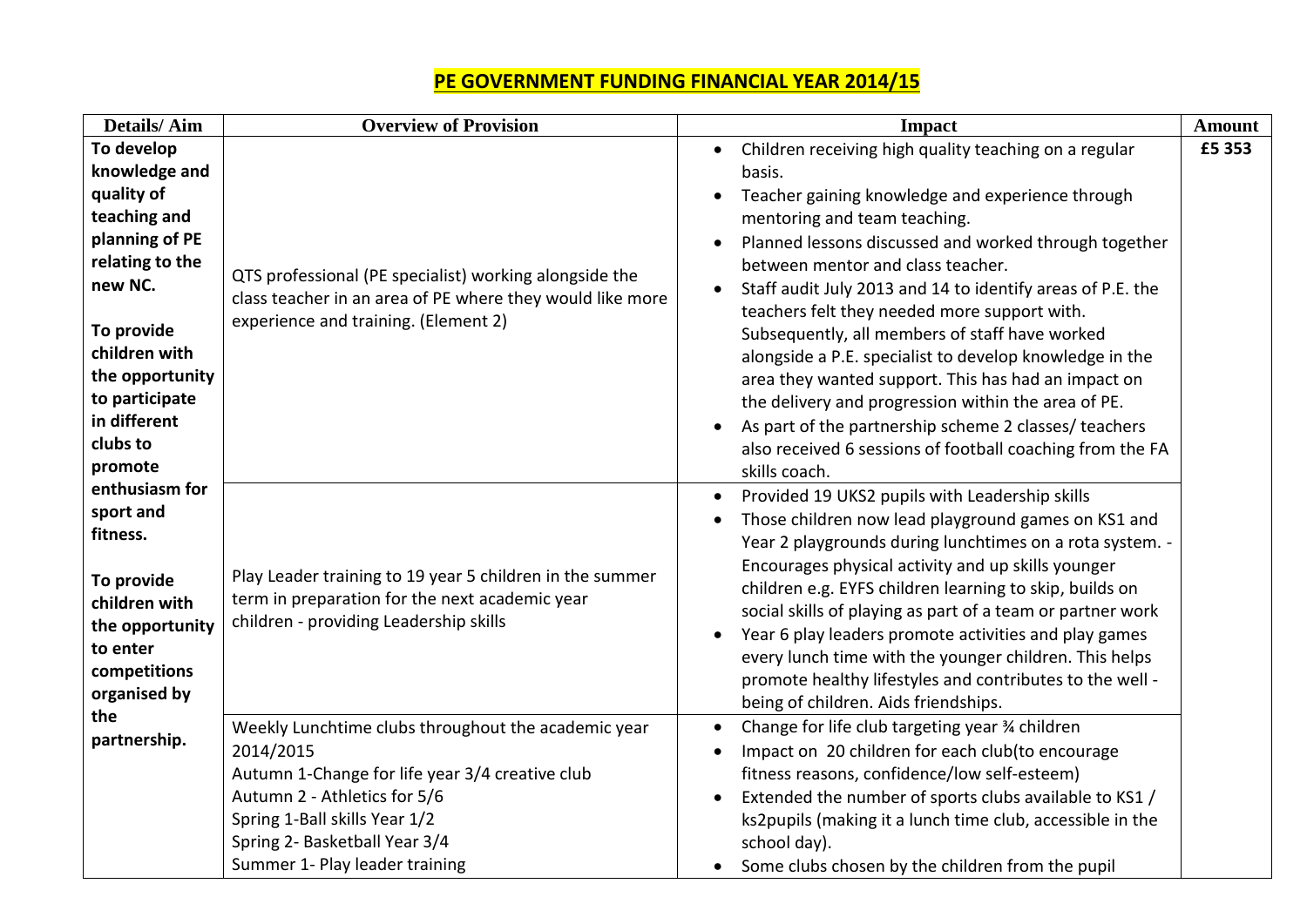| Summer 2- Play leader training                                                                                                                                                                                          | questionnaire the previous year.                                                                                                                                                                                                                                                                                                                                                                                                                                                                                                                                                                                                                                                                                                                                                                                                                                                                                                |
|-------------------------------------------------------------------------------------------------------------------------------------------------------------------------------------------------------------------------|---------------------------------------------------------------------------------------------------------------------------------------------------------------------------------------------------------------------------------------------------------------------------------------------------------------------------------------------------------------------------------------------------------------------------------------------------------------------------------------------------------------------------------------------------------------------------------------------------------------------------------------------------------------------------------------------------------------------------------------------------------------------------------------------------------------------------------------------------------------------------------------------------------------------------------|
| Access to competitions which link to the school games<br>framework. In addition PE specialist using some clubs to<br>train children in game situations/ rules giving them an<br>opportunity to access the competitions. | Pupils actively taking part in competitive events. As a<br>$\bullet$<br>school we entered all football competitions boys and<br>girls/ swimming festival/ tennis comp/ netball/ quad<br>kids/cross country and rugby.<br>Successes celebrated on school web page and on<br>sporting achievement board, as well as in assemblies<br>and newsletters<br>Netball team came first in the cluster competition and<br>$\bullet$<br>third in the second round. They also won the Haxby<br>Netball competition.<br>Pupils represented school in the Cross Country final<br>competition in Catterick.<br>Y5/6 girls' football took part in all their group games<br>Year 5/6 boys' football won the champion's league,<br>primary league, St Olave's cup competition and 3 <sup>rd</sup> in the<br>primary cup.<br>We presented York at the School games for QUAD kids-<br>with a team of year 2 children. Came 4 <sup>th</sup> overall. |
| Additional coaching QTS teacher ran after school clubs                                                                                                                                                                  | Increased the number of extra-curricular clubs including                                                                                                                                                                                                                                                                                                                                                                                                                                                                                                                                                                                                                                                                                                                                                                                                                                                                        |
| once a week throughout the academic year.                                                                                                                                                                               | the introduction of some new sports (for our school),                                                                                                                                                                                                                                                                                                                                                                                                                                                                                                                                                                                                                                                                                                                                                                                                                                                                           |
| Autumn 1-Athletics -Year 5/6                                                                                                                                                                                            | <b>OAA</b>                                                                                                                                                                                                                                                                                                                                                                                                                                                                                                                                                                                                                                                                                                                                                                                                                                                                                                                      |
| Autumn 2-Hockey- Year 3 & 4                                                                                                                                                                                             | All clubs are at full or nearly up to subscription limit.                                                                                                                                                                                                                                                                                                                                                                                                                                                                                                                                                                                                                                                                                                                                                                                                                                                                       |
| Spring 1- Gymnastics - Year 3/4/5/6                                                                                                                                                                                     | $\bullet$                                                                                                                                                                                                                                                                                                                                                                                                                                                                                                                                                                                                                                                                                                                                                                                                                                                                                                                       |
| Spring 2-Gymnastics - Years 1 & 2                                                                                                                                                                                       | Other clubs that are not funded by the sports premium                                                                                                                                                                                                                                                                                                                                                                                                                                                                                                                                                                                                                                                                                                                                                                                                                                                                           |
| Summer 1- cricket -Year 3/4                                                                                                                                                                                             | money run all year in mornings and after school in                                                                                                                                                                                                                                                                                                                                                                                                                                                                                                                                                                                                                                                                                                                                                                                                                                                                              |
| Summer 2- OAA - Year 1/2                                                                                                                                                                                                | additional to the Jorvick clubs from the partnership.                                                                                                                                                                                                                                                                                                                                                                                                                                                                                                                                                                                                                                                                                                                                                                                                                                                                           |
| Additional mentoring for 2 teachers to develop their                                                                                                                                                                    | 2 classes experienced cricket training and the class                                                                                                                                                                                                                                                                                                                                                                                                                                                                                                                                                                                                                                                                                                                                                                                                                                                                            |
| knowledge of cricket skills. Bought into the 'chance to                                                                                                                                                                 | $\bullet$                                                                                                                                                                                                                                                                                                                                                                                                                                                                                                                                                                                                                                                                                                                                                                                                                                                                                                                       |
| shine' scheme                                                                                                                                                                                                           | teachers were mentored in the game. £250                                                                                                                                                                                                                                                                                                                                                                                                                                                                                                                                                                                                                                                                                                                                                                                                                                                                                        |
| Use of Competition Database and<br>access to League information<br>on school website                                                                                                                                    | Parents and children are able to access league<br>$\bullet$<br>results. Comparisons against other local schools and<br>details sports provision on school website<br>Inter school competitions happened all year through in<br>the juniors after units of work and results were recorded                                                                                                                                                                                                                                                                                                                                                                                                                                                                                                                                                                                                                                        |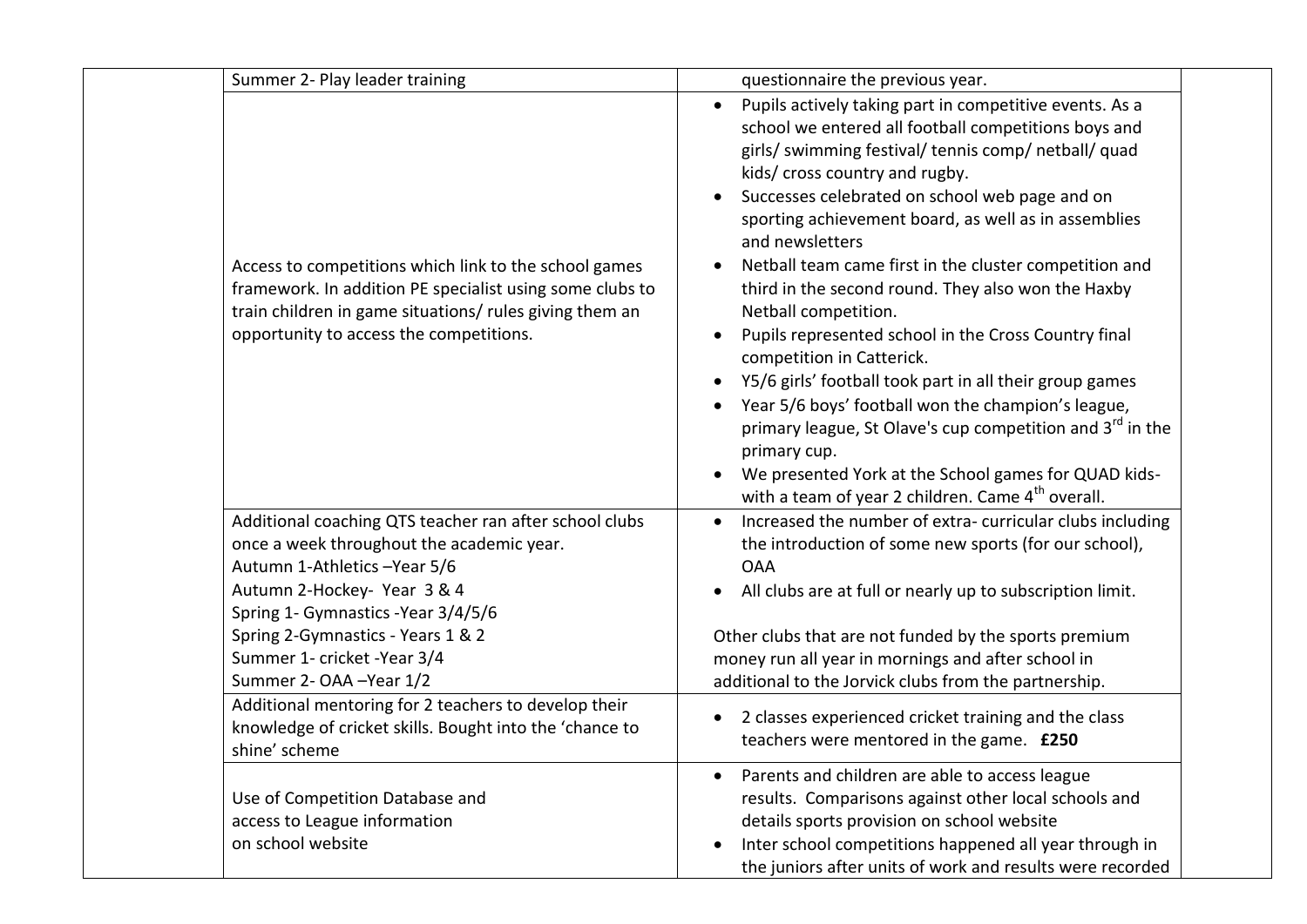|                                                                                                                                                                                                          |                                                                                                                     | on the database system linked to the school website,<br>also displayed on the school noticeboard. £400                                                                                                                                                                                                                                     |        |
|----------------------------------------------------------------------------------------------------------------------------------------------------------------------------------------------------------|---------------------------------------------------------------------------------------------------------------------|--------------------------------------------------------------------------------------------------------------------------------------------------------------------------------------------------------------------------------------------------------------------------------------------------------------------------------------------|--------|
| Improve the<br>quality of<br>teaching and<br>learning in PE<br>in school (staff<br>coaching<br>package)<br><b>Support staff in</b><br>meeting<br>requirements<br>of new<br><b>National</b><br>curriculum | Youth Sport Trust CPD Package Element 2:<br>5 days training - modules 1-6 for PE Leaders                            | Subject leader attended 5 days training<br>PE Leader introduced elements of the modules in school<br>in different areas, delivered a staff meeting in July<br>regarding PE planning and skills                                                                                                                                             | £425   |
| <b>Enable pupils to</b><br>attend inter<br>school<br>competitive<br>competitions                                                                                                                         | Taxis (transport to competitive sports                                                                              | Golden mile<br>Quad kids                                                                                                                                                                                                                                                                                                                   | £80    |
|                                                                                                                                                                                                          | Equipment-footballs/rugby balls/gym mats/gym mat<br>trolley                                                         | Sports equipment is available for children to play traditional<br>sports in a structured environment and non-traditional sports                                                                                                                                                                                                            | £1 172 |
| To enable<br>children to<br>partake in wide<br>range of<br>opportunities<br>and competitive<br>sports fixtures                                                                                           | Admin for organising sporting opportunities out of school<br>and inter school competitive sports fixtures (39x £19) |                                                                                                                                                                                                                                                                                                                                            | £936   |
| To encourage<br>children to be<br>active and have<br>fun whilst<br>participating.                                                                                                                        | Whole school skip to be fit day                                                                                     | All children in school experienced the skip to be fit day<br>through a session with the instructor. All children<br>completed the challenge. As a result children's<br>enthusiasm for skipping had a huge impact and children<br>were consequently skipping at playtimes and lunchtimes<br>and trying to beat their personal best from the | £380   |